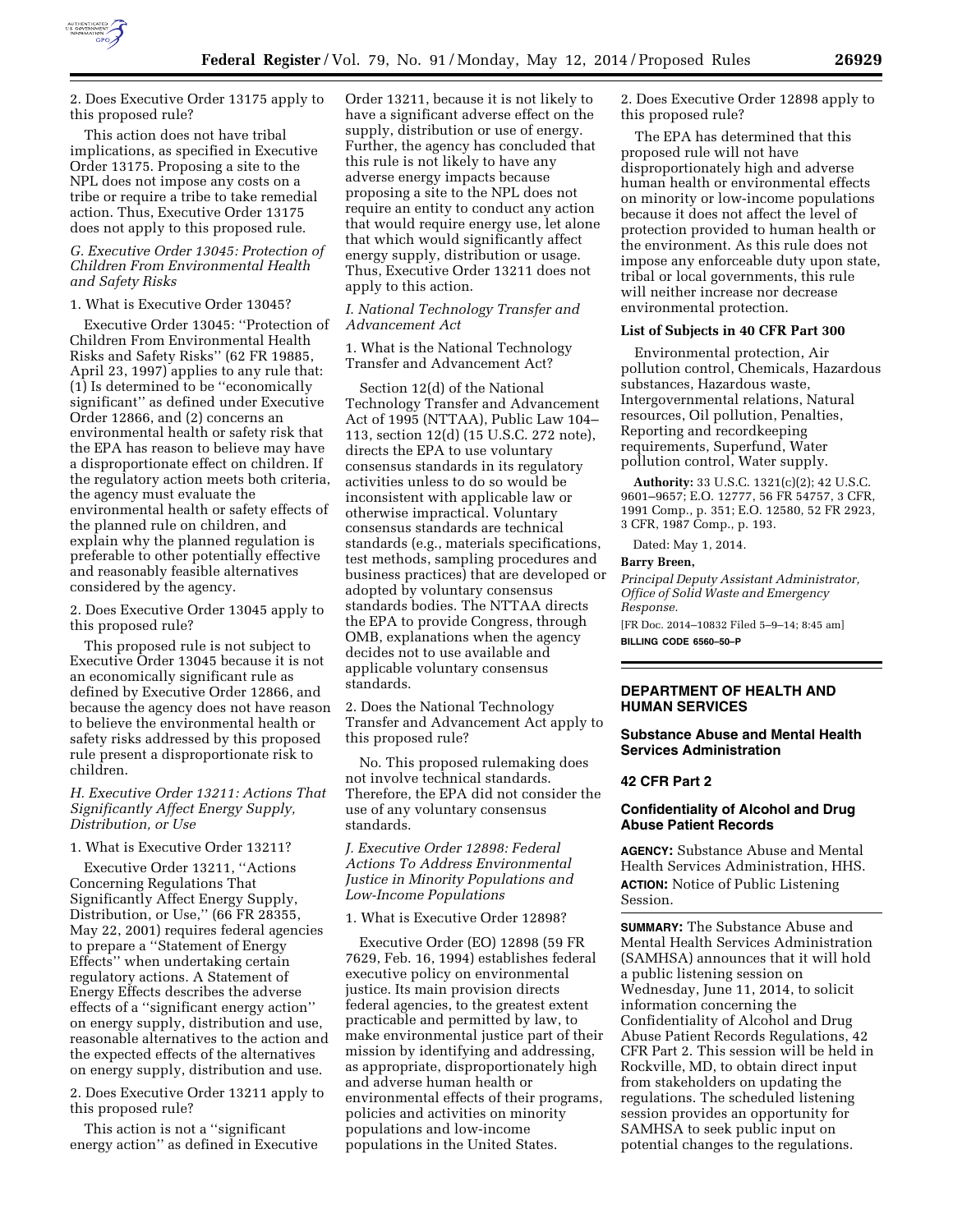**DATES:** The listening session will be held on Wednesday, June 11, 2014, from 9:30 a.m. to 4:30 p.m.

**ADDRESSES:** *Participation:* The listening session will be held at the Substance Abuse and Mental Health Services Administration at 1 Choke Cherry Road, Rockville, MD 20857, Lobby-level Sugarloaf Conference Room.

SAMHSA will post the agenda and logistical information on how to participate via the phone or internet on the SAMHSA Web site at *[http://](http://www.samhsa.gov/healthprivacy) [www.samhsa.gov/healthprivacy](http://www.samhsa.gov/healthprivacy)* in advance of the listening session.

The session is open to the public and the entire day's proceedings will be webcast, recorded, and made publicly available. Interested parties may participate in person or via webcast. Capacity is limited and registration is required. To register, go to *[http://](http://42cfrpart2-listeningsession.eventbrite.com) [42cfrpart2-](http://42cfrpart2-listeningsession.eventbrite.com)* 

*[listeningsession.eventbrite.com.](http://42cfrpart2-listeningsession.eventbrite.com)*  Registration will be open until we meet maximum capacity. In addition to attending the session in person and joining via webinar, the Agency offers several ways to provide comments, as enumerated below. The forum will begin with opening remarks from the SAMHSA official charged with moderating the session. The session location is accessible to persons with disabilities.

You may submit comments using any of the following methods:

• Mail: The Substance Abuse and Mental Health Services Administration, 1 Choke Cherry Road, Rockville, MD 20857, Room 5–1011.

• Hand Delivery or Courier: 1 Choke Cherry Road, Rockville, MD 20857, Room 5–1011 between 9 a.m. and 5 p.m., ET, Monday through Friday, except federal holidays.

• Email: *[PrivacyRegulations@](mailto:PrivacyRegulations@SAMHSA.hhs.gov) [SAMHSA.hhs.gov.](mailto:PrivacyRegulations@SAMHSA.hhs.gov)* 

• Fax: 1–240–276–2900.

Each submission must include the Agency name and the docket number for this notice. Comments must be received by 5:00 p.m. ET on Wednesday June 25, 2014.

**FOR FURTHER INFORMATION CONTACT:** For information concerning the listening session or the live webcast, please contact Kate Tipping, Public Health Advisor, SAMHSA, 1 Choke Cherry Road, Rockville, MD 20857, Room 5–1011, (240) 276–1652 or email *[PrivacyRegulations@SAMHSA.hhs.gov.](mailto:PrivacyRegulations@SAMHSA.hhs.gov)*  **SUPPLEMENTARY INFORMATION:** 

# **I. Background**

The federal statute (United States Code, Title 42, section 290dd–2) governing the confidentiality of

substance abuse treatment information guarantees the confidentiality of information for persons receiving substance abuse treatment services from federally assisted programs. Under the statute, a federally assisted substance abuse program generally may only release identifiable information related to substance abuse treatment services with the individual's express consent. The federal regulations that implement this law—Title 42 of the Code of Federal Regulations Part 2 (42 CFR Part 2) were last updated in 1987. Over the last 25 years, significant changes have occurred within the U.S. health care system that were not envisioned by these regulations, including new models of integrated care that are built on a foundation of information sharing to support coordination of patient care, the development of an electronic infrastructure for managing and exchanging patient data, the development of prescription drug monitoring programs and a new focus on performance measurement within the health care system. When the regulations were written, substance abuse treatment was primarily conducted by specialty treatment providers, and as a result, the impact on coordination of care was not raised as a core issue.

SAMHSA has heard from stakeholders that some of the current consent requirements make it difficult for these new health care organizations including health information exchange organizations (HIEs), Accountable Care Organizations (ACOs), and others to share substance abuse treatment information. A number of organizations across the country are excluding substance abuse treatment data due to the difficulty and expense of implementing the functionality and workflow changes necessary to comply with current regulations. In these instances, patients are prevented from fully participating in integrated care efforts even if they are willing to provide consent.

Behavioral health is essential to overall health and the costs of untreated substance abuse disorders, both personal and societal, are enormous. However, treatment for substance abuse disorders is still associated with discrimination. In addition, there may be potential serious civil and criminal consequences for the disclosure of this information beyond the health care context. There continues to be a need for confidentiality protections that encourage patients to seek treatment without fear of compromising their privacy. SAMHSA strives to facilitate information exchange while respecting

the legitimate privacy concerns of patients due to the potential for discrimination and legal consequences. We hope to clarify the requirements associated with information exchange in these new models and reduce burdens associated with specific consent requirements that do not serve to protect patient privacy.

In consideration of the concerns raised regarding the application of 42 CFR Part 2 to new health care models and the continued need for confidentiality protections, the Agency will conduct a public listening session to provide all interested parties the opportunity to share their views on the subject prior to the initiation of rulemaking. Members of the public are invited to attend and view the proceedings, with space available on a first-come, first-served basis (based on registration). Written comments may also be submitted at the session or through the process described above.

SAMHSA asks listening session participants to consider the following questions in preparing to make comments at the listening session. Listening session attendees will also be provided with a list of these questions at the forum site:

#### *a. Applicability of 42 CFR Part 2*

42 CFR Part 2 currently applies to federally funded individuals or entities that ''hold themselves out as providing, and provide, alcohol or drug abuse diagnosis, treatment or treatment referral'' including units within a general medical facility that hold themselves out as providing diagnosis, treatment or treatment referral (§ 2.11 Definitions, Program). The U.S. health care system is changing and more substance abuse treatment is occurring in general health care and integrated care settings which are typically not covered under the current regulations. It has also posed difficulties for identifying which providers are covered by Part 2; whether a provider or organization is covered by Part 2 can change depending on whether they advertise their substance abuse treatment services (i.e. 'hold themselves out'), which can change over time.

SAMHSA is considering options for defining what information is covered under 42 CFR Part 2. Covered information could be defined based on what substance abuse treatment services are provided instead of being defined by the type of facility providing the services. For example, the regulations could be applied to any federally assisted health care provider that provides a patient with specialty substance abuse treatment services. In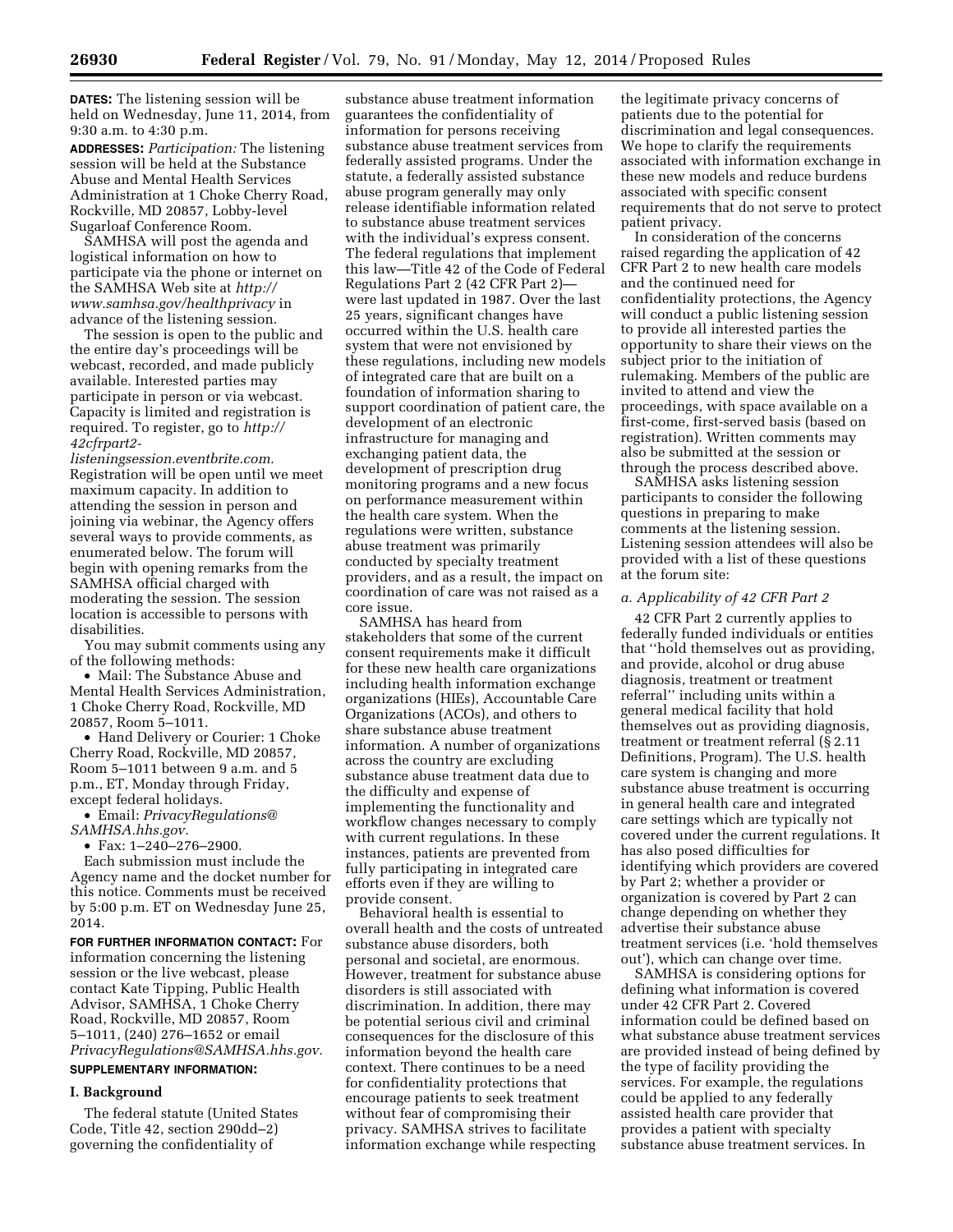this scenario, providers would not be covered if they provided only substance abuse screening, brief intervention, or other similar pre-treatment substance abuse services.

• How would redefining the applicability of 42 CFR Part 2 impact patients, health care provider organizations, HIEs, CCOs, HIT vendors, etc.?

• Would this change address stakeholder concerns?

• Would this change raise any new concerns?

## *b. Consent Requirements*

SAMHSA has heard a number of concerns from individuals and stakeholders regarding the current consent requirements of 42 CFR Part 2. 42 CFR 2.31 requires the written consent to include the name or title of the individual or the name of the organization to which the disclosure is to be made. This is commonly referred to as the ''To Whom'' consent requirement. Some stakeholders have reported that this requirement makes it difficult to include programs covered by 42 CFR Part 2 in HIEs, health homes, ACOs and CCOs. These organizations have a large and growing number of member providers and they generally do not have sophisticated consent management capabilities. Currently, a Part 2 compliant consent cannot include future un-named providers which requires the collection of updated consent forms whenever new providers join these organizations. As a result, many of these organizations are currently not including substance abuse treatment information in their systems.

While technical solutions for managing consent collection are possible, SAMHSA is examining the consent requirements in § 2.31 to explore options for facilitating the flow of information within the health care context while ensuring the patient is fully informed and the necessary protections are in place. Specifically, we are analyzing the current requirements and considering the impact of adapting them to:

1. Allow the consent to include a more general description of the individual, organization, or health care entity to which disclosure is to be made.

2. Require the patient be provided with a list of providers or organizations that may access their information, and be notified regularly of changes to the list.

3. Require the consent to name the individual or health care entity permitted to make the disclosure.

4. Require that if the health care entity permitted to make the disclosure is

made up of multiple independent units or organizations that the unit, organization, or provider releasing substance abuse related information be specifically named.

5. Require that the consent form explicitly describe the substance abuse treatment information that may be disclosed.

SAMHSA welcomes comments on patient privacy concerns as well as the anticipated impact of the consent requirements on integration of substance abuse treatment data into HIEs, health homes, ACOs, and CCOs.

• Would these changes maintain the privacy protections for patients?

• Would these changes address the concerns of HIEs, health homes, ACOs, and CCOs?

• Would these changes raise any new concerns?

## *c. Redisclosure*

SAMHSA has also heard numerous concerns regarding the prohibition on redisclosure (§ 2.32). Currently most EHRs don't support data segmentation. Without this functionality, EHR systems must either keep alcohol and drug abuse patient records separate from the rest of the patient's medical record or apply the 42 CFR Part 2 protections to the patient's entire medical record if such record contains information that is subject to 42 CFR Part 2.

SAMHSA is considering revising the redisclosure provision to clarify that the prohibition on redisclosure only applies to information that would identify an individual as a substance abuser, and allows other health-related information shared by the Part 2 program to be redisclosed, if legally permissible. This would allow HIT systems to more easily identify information that is subject to the prohibition on redisclosure enabling them to utilize other technological approaches to manage redisclosure. If data are associated with information about where the data were collected (data provenance) which reveals that the data were collected by a practice that exclusively treats addiction, the data would still be protected under the proposed change.

• Would this type of change facilitate technical solutions for complying with 42 CFR Part 2 in an EHR or HIE environment?

• Would these changes maintain the privacy protections for patients?

#### *d. Medical Emergency*

SAMHSA has heard concerns regarding the medical emergency exception of 42 CFR Part 2 (§ 2.51). The current regulations state that information may be disclosed without

consent ''for the purpose of treating a condition which poses an immediate threat to the health of any individual and which requires immediate medical intervention.'' The statute, however, states that records may be disclosed to medical personnel to the extent necessary to meet a bona fide medical emergency. SAMHSA is considering adapting the medical emergency exception to make it more in-line with the statutory language and to give providers more discretion as to when a bona fide emergency exists. For example, amending this standard to allow providers to use the medical emergency provision to prevent emergencies or to share information with a detoxification center when a patient is unable to provide informed consent due to their level of intoxication.

• What factors should providers take into consideration in determining whether a medical emergency exists?

• Are there specific use cases SAMHSA should take into consideration?

• Are there patient concerns about the impact of this change on their privacy?

#### *e. Qualified Service Organization (QSO)*

SAMHSA has also heard concerns from payers and health management organizations related to disclosing information that is subject to 42 CFR Part 2 to health care entities (ACOs/ CCOs) for the purpose of care coordination and population health management; helping them to identify patients with chronic conditions in need of more intensive outreach. Under the current regulations, substance abuse information may not be shared for these purposes without consent.

SAMHSA is analyzing the regulations to identify options for allowing Part 2 data to flow to health care entities for the purpose of care coordination and population management while maintaining patient protections. One potential solution includes expanding the definition of a qualified service organization (QSO; § 2.11) to explicitly include care coordination services and to allow a QSO Agreement (QSOA) to be executed between an entity that stores Part 2 information, such as a payer or an ACO that is not itself a Part 2 program, and a service provider.

• Are there other use cases we should be taking into consideration?

• Are there specific patient concerns about the impact of this change on their privacy?